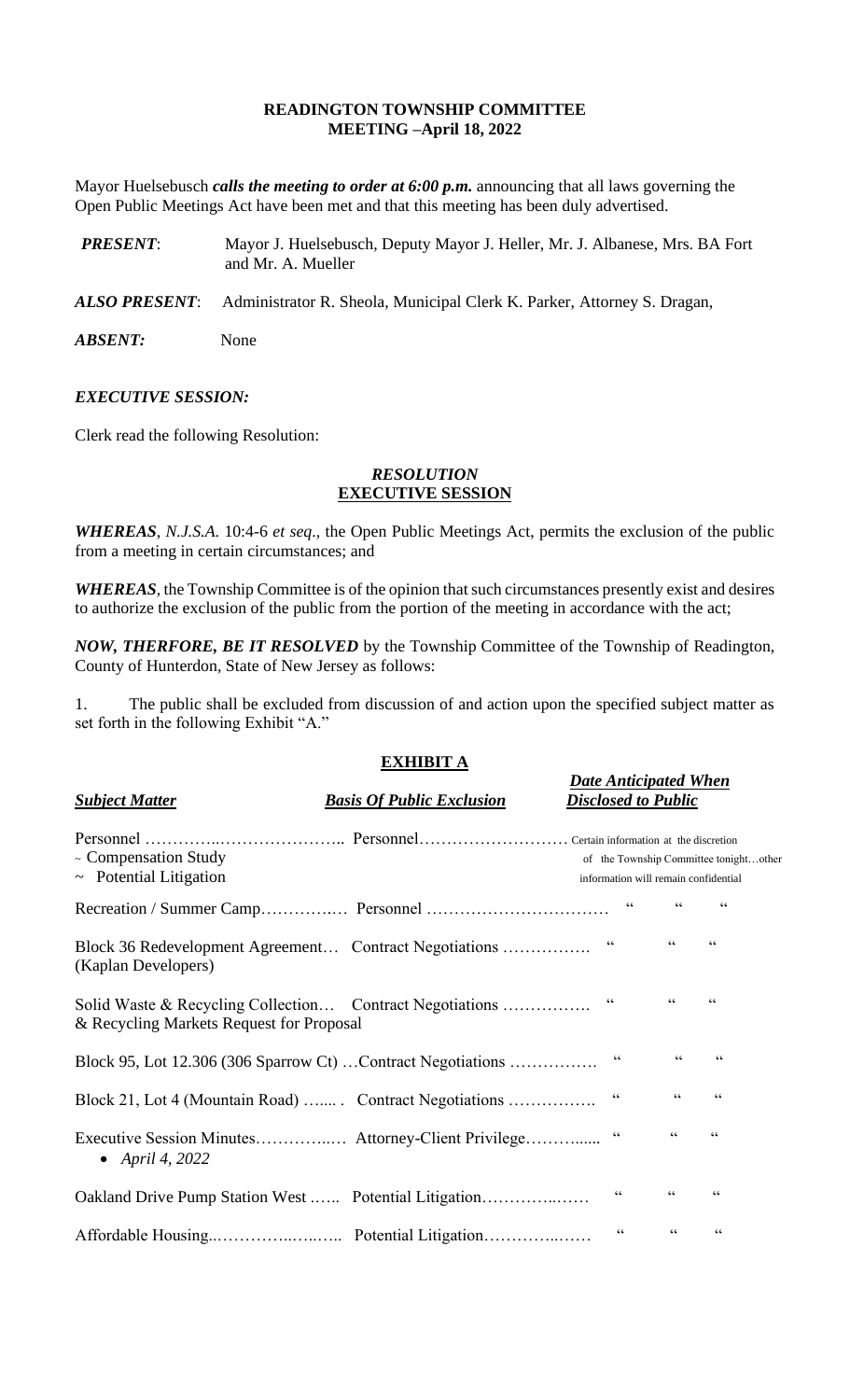Civil Action Summons / ………………. Litigation…………………………. " " " Rosedale and Rosehill Cemetery Association vs. Township of Readington and the Township of Committee of the Township of Readington

It is anticipated at this time that the stated subject matter will be made public on or about the time set forth in Exhibit "A."

2. This Resolution shall take effect immediately.

*A MOTION* was made by Mrs. Fort to adopt this resolution, seconded by Mr. Albanese with a vote of ayes all, nays none recorded.

The meeting reconvened at 8:12 p.m.

Mayor Huelsebusch led those present in the *Salute to the Flag.*

*Personnel / Personnel*

- *~ Compensation Study*
- *~ Potential Litigation*

Mayor Huelsebusch stated that this matter remains in Executive Session.

#### *Personnel / Recreation Summer Help*

*A MOTION* was made by Mrs. Fort to approve the following 2022 summer camp positions:

| <b>Colin Dobroksy</b>  | Senior Counselor                 | \$15.75 |
|------------------------|----------------------------------|---------|
| Cory Dobroksy          | Senior Counselor                 | \$15.75 |
| Eugenia Grigorian      | Senior Counselor                 | \$15.75 |
| Denise Hawkins         | <b>Camp Director</b>             | \$23.00 |
| Madison Hill           | <b>Assistant Site Supervisor</b> | \$18.00 |
| Victoria Konosinki     | Counselor                        | \$15.00 |
| <b>Ryan Levesque</b>   | Counselor                        | \$15.00 |
| <b>Kristin Polito</b>  | Site Supervisor                  | \$21.00 |
| <b>Bradyn Quintard</b> | Senior Counselor                 | \$15.75 |
| Adam Sinagra           | Senior Counselor                 | \$15.75 |
| Danny Tedesco          | Counselor                        | \$15.00 |

**THIS MOTION** was seconded by Mr. Heller and on Roll vote the following was recorded:

| Mr. Albanese      | - Aye  |
|-------------------|--------|
| Mrs. Fort         | - Aye  |
| Mr. Heller        | $-Aye$ |
| Mr. Mueller       | $-Aye$ |
| Mayor Huelsebusch | - Aye  |

*Contract Negotiations / Block 36 Redevelopment Agreement (Kaplan Developers)*

Mayor Huelsebusch stated that the resolution will be addressed under new business.

# *Contract Negotiations / Solid Waste & Recycling Collection & Recycling Markets Request for Proposal*

Mayor Huelsebusch stated that this matter remains in Executive Session.

## *Contract Negotiations / Block 95, Lot 12.306 (306 Sparrow Court)*

Mayor Huelsebusch stated that this matter remains in Executive Session.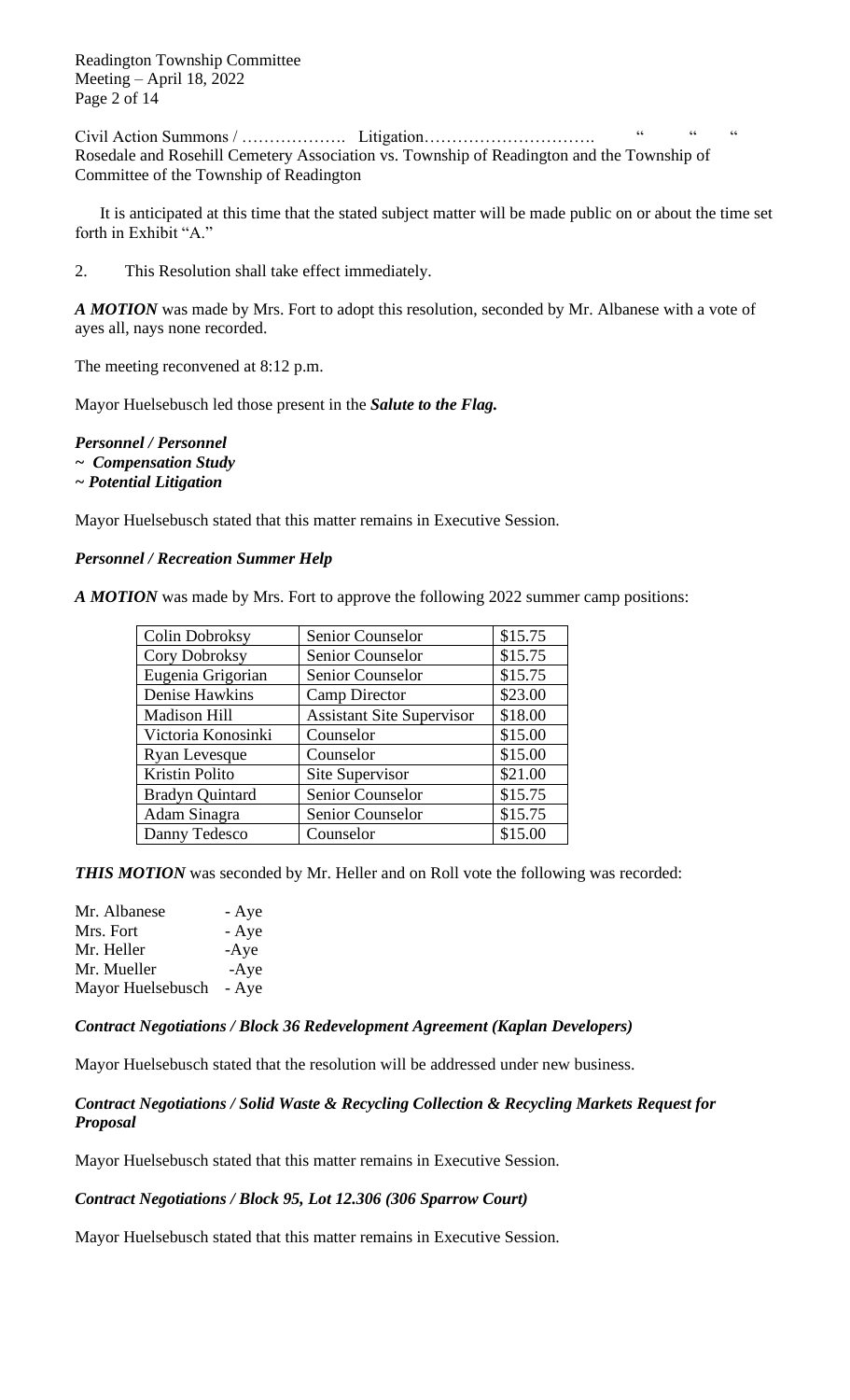Readington Township Committee Meeting – April 18, 2022 Page 3 of 14

# *Contract Negotiations / Block 21, Lot 4*

Mayor Huelsebusch stated that this matter remains in Executive Session.

#### *Attorney-Client Privilege / Executive Session Minutes / April 4, 2022*

*A MOTION* was made by Mrs. Fort to approve the Executive Session Minutes of April 4, 2022, for content only, seconded by Mr. Albanese with a vote of ayes all, nays none recorded.

## *Potential Litigation / Oakland Drive Pump Station West*

Mayor Huelsebusch stated that this matter remains in Executive Session.

## *Potential Litigation / Affordable Housing*

Mayor Huelsebusch stated that this matter remains in Executive Session.

## *Litigation / Civil Action Summons / Rosedale and Rosehill Cemetery Association vs. Township of Readington and the Township Committee of the Township of Readington*

Mayor Huelsebusch stated that this matter remains in Executive Session.

*The following matter was added to the Executive Session agenda:*

#### *Contract Negotiations / Block 74, Lot 4 (Saums)*

Mayor Huelsebusch stated that this matter remains in Executive Session.

## *CONSENT AGENDA:*

Mayor Huelsebusch read the following statement:

*All items listed with an asterisk "\*" are considered to be routine by the Township Committee and will be enacted by one motion. There will be no separate discussion of these items unless a committee member or citizen requests, in which event the item will be removed from the General Order of Business and considered in its normal sequence on the agenda.*

## 1. \* **APPROVAL OF MINUTES** of meeting of April 4, 2022

#### 2. \* *Tax Lien Redemption*

The following resolution was offered for consideration:

## *READINGTON TOWNSHIP*

## *HUNTERDON COUNTY, STATE OF NEW JERSEY*

#### *RESOLUTION*

*WHEREAS,* an interested party has paid to the Tax Collector the amount necessary to redeem the lien on Block 45, Lot 10 and,

*WHEREAS,* it is the desire of the Tax Collector to refund to the lienholder the redemption amount.

*NOW THEREFORE BE IT RESOLVED* by the Township Committee that the Treasurer be authorized to refund the redemption amount of \$54,891.09, plus a premium paid in the amount of \$32,000.00, known as Tax Sale Certificate #2019-011, to the lienholder, US Bank Cust Tower DB IX 2019-1.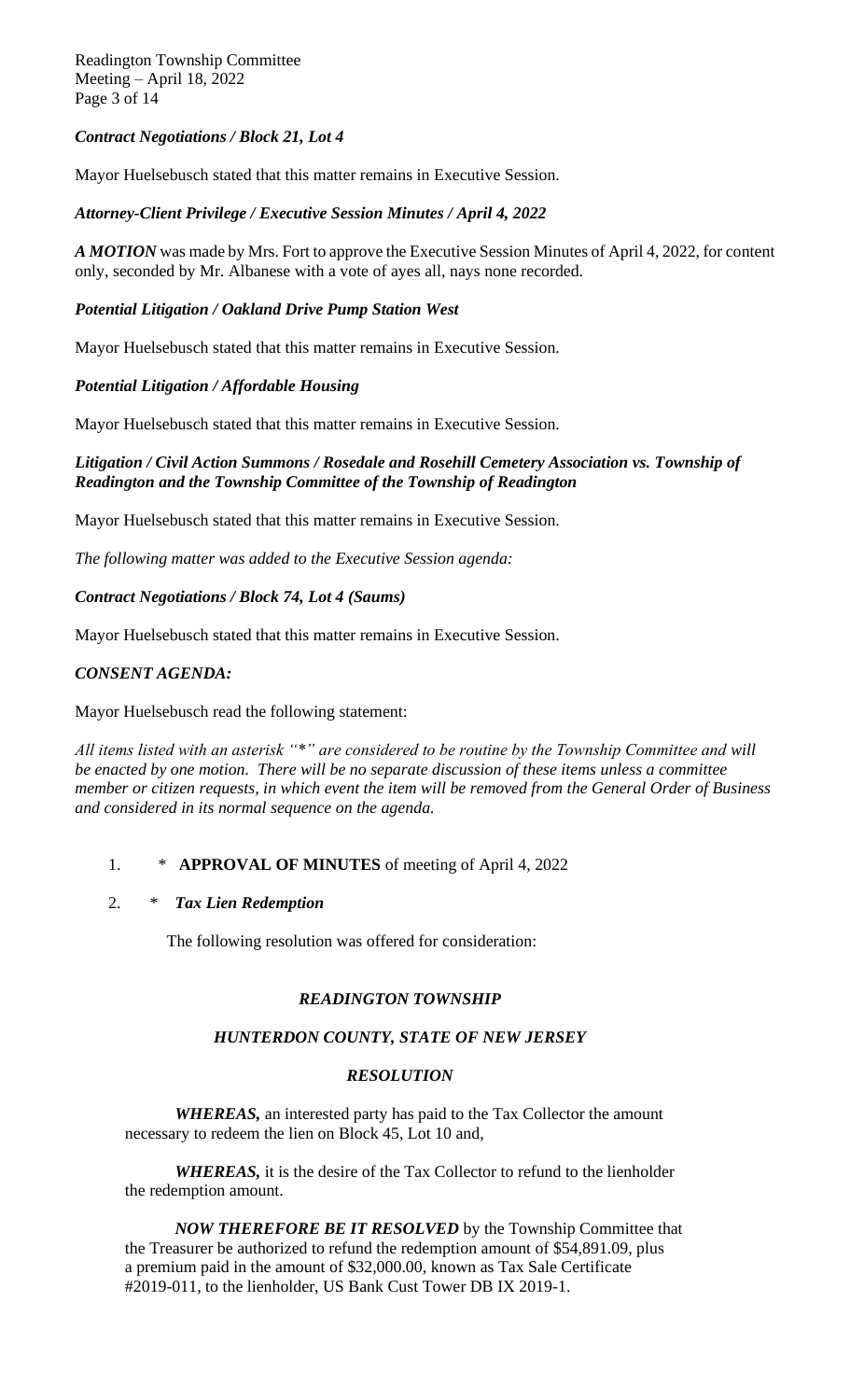## 3. *\* Results of Bond Anticipation / Note Sale - resolution*

The following resolution was offered for consideration:

#### *#R-2022-67*

# *TOWNSHIP OF READINGTON RESOLUTION*

*WHEREAS,* when Bond Ordinances are adopted by the Mayor and Township Committee, the Chief Financial Officer is authorized to issue Bond Anticipation Notes (BAN's) to provide temporary financing for the Township; and

*WHEREAS,* the Township needed to finance the debt authorized by Bond Ordinances; and

*WHEREAS,* the Township received seven quotations ranging from a Net Interest Rate of 2.4398% and 1.75% as listed on the attached Note Sale Bid Results; and

*WHEREAS*, the Chief Financial Officer, with advice of Phoenix Advisors, Financial Advisors, accepted the quotation from the City of Vineland for a Bond Anticipation Note totaling \$15,348,000 at an interest rate of 1.75% which will require a 2023 interest payment of \$268,950.00; and

*WHEREAS,* the appropriate Township Officials will execute said Note in the amount of \$15,348,000 with an interest rate of 1.75% dated April 27, 2022, and maturing April 27,2023; and

*WHEREAS,* to comply with N.J.S.A. 40A:2-28 of the Local Bond Law, which requires the Chief Financial Officer to report certain information in writing to the Mayor and Township Committee meeting.

*NOW THEREFORE BE IT RESOLVED,* by the Mayor and Township Committee of the Township of Readington that it does hereby affirm the issuance of a \$15,348,000 Bond Anticipation Note to be issued April 27, 2022, bearing and interest rate of 1.75% by the Chief Financial Officer and the execution of said note by the appropriate Township Officials.

## 7. \* *Payment of Bills –* (Complete bill list is on file in Clerk's Office)

| <b>Fund Description</b>         | Fund No. | <b>Received Total</b> |
|---------------------------------|----------|-----------------------|
| <b>CURRENT FUND</b>             | $1 - 01$ | \$<br>92,090.97       |
| <b>SEWER APPROPRIATIONS</b>     | $1 - 02$ | \$<br>20,350.00       |
| <b>CURRENT FUND</b>             | $2 - 01$ | \$<br>947,931.18      |
| <b>SEWER APPROPRIATIONS</b>     | $2 - 02$ | \$<br>20,435.00       |
| <b>TRUST FUNDS</b>              | $X-03$   | \$<br>36,094.30       |
| MISC REFUND, COUNTY TAX,        |          |                       |
| <b>LIENS</b>                    | $X-05$   | \$<br>104,965.22      |
| PAYROLL DEDUCTIONS              | $X-06$   | \$<br>254,391.64      |
| DUE TO STATE OF NEW JERSEY X-09 |          | \$<br>275.00          |
| <b>2017 CAP IMPROVEMENTS</b>    | $X-17$   | \$<br>247,269.15      |
| <b>2018 CAP IMPROVEMENTS</b>    | $X-18$   | \$<br>4,160.96        |
| <b>2019 CAP IMPROVEMENTS</b>    | $X-19$   | \$<br>3,844.18        |
| <b>2020 CAP IMPROVEMENTS</b>    | $X-20$   | \$<br>1,395.00        |
| <b>2021 CAP IMPROVEMENTS</b>    | $X-21$   | \$<br>1,945.47        |
| <b>TOTAL OF ALL FUNDS</b>       |          | \$<br>1,735,148.07    |

*A MOTION* was made by Mrs. Fort to approve the Consent Agenda, seconded by Mr. Heller and on Roll Call vote the following was recorded:

| Mr. Albanese      | - Aye  |
|-------------------|--------|
| Mrs. Fort         | - Aye  |
| Mr. Heller        | $-Aye$ |
| Mr. Mueller       | $-Aye$ |
| Mayor Huelsebusch | - Aye  |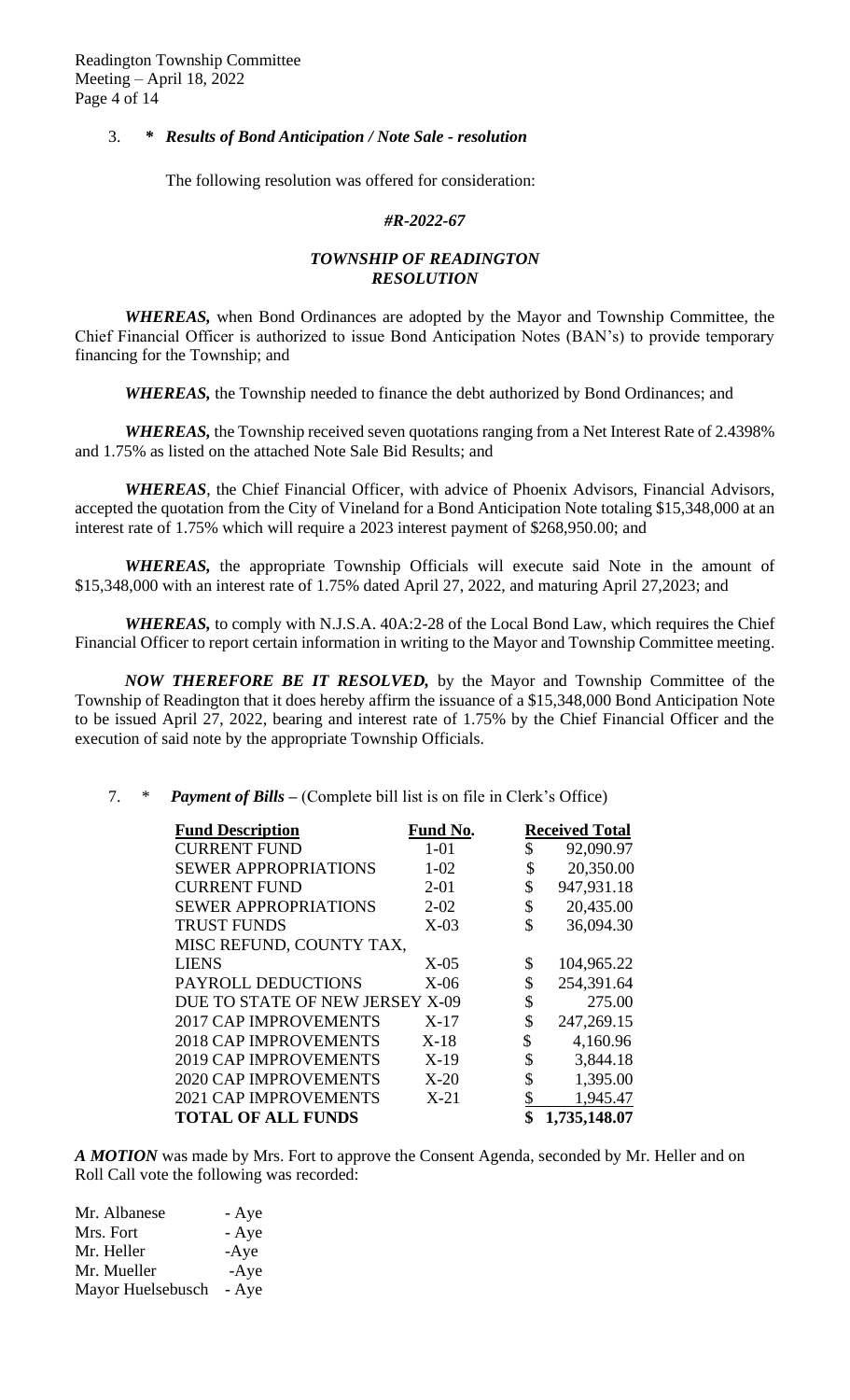# **COMMENTS FROM THE PUBLIC** for items listed on the agenda only

Harold Michael Jones, Oakland Drive West, inquired if the Block 36 Redevelopment Agreement would be available to the public prior to the execution of the agreement.

Andrew Roth, County Road 523, commented on coordination between the engineers of the projects in the redevelopment area.

## *PUBLIC HEARINGS*

As it was after 7:45 p.m., *A MOTION* was made by Mr. Albanese to adjourn the regular meeting to hold a Public Hearing, seconded by Mr. Heller with a vote of ayes all, nays none recorded.

Clerk read by Title:

## *AN ORDINANCE AMENDING AND SUPPLEMENTING THE CODE OF THE TOWNSHIP OF READINGTON, COUNTY OF HUNTERDON, STATE OF NEW JERSEY PERTAINING TO REFUNDS FOR CANCELLATION OF CERTAIN PROGRAMS/ ACTIVITIES ADMINISTERED BY READINGTON RECREATION*

## *ORDINANCE #12-2022*

Mayor Huelsebusch asked if there were any comments from the governing body.

There were none.

Mayor Huelsebusch asked if there were any comments from the public.

There were none.

*A MOTION* was made by Mr. Mueller to close the Public Hearing and open the regular meeting, seconded by Mr. Albanese with a vote of ayes all, nays none recorded.

Clerk read by Title:

#### *AN ORDINANCE AMENDING AND SUPPLEMENTING THE CODE OF THE TOWNSHIP OF READINGTON, COUNTY OF HUNTERDON, STATE OF NEW JERSEY PERTAINING TO REFUNDS FOR CANCELLATION OF CERTAIN PROGRAMS/ ACTIVITIES ADMINISTERED BY READINGTON RECREATION*

## *ORDINANCE #12-2022*

*A MOTION* was made by Mrs. Fort to adopt this resolution, seconded by Mr. Albanese and on Roll Call vote the following was recorded:

| Mr. Albanese      | - Aye  |
|-------------------|--------|
| Mrs. Fort         | - Aye  |
| Mr. Heller        | $-Aye$ |
| Mr. Mueller       | $-Aye$ |
| Mayor Huelsebusch | - Aye  |

## *CORRESPONDENCE / OTHER INFORMATION*

1. Letter from Lisa Fania, Municipal Clerk of the Township of Raritan regarding *An Ordinance of the Township of Raritan, County of Hunterdon, State of New Jersey, Amending Attachment 1 Entitled "Schedule 1, Schedule of Area, Yard and Building Requirements" to Chapter 296 Entitled "Land Development" of the Revised General Ordinances of the Township of Raritan to Amend the Maximum Hard Surface Coverage Regulations for Various Residential Zone Districts.* No action taken.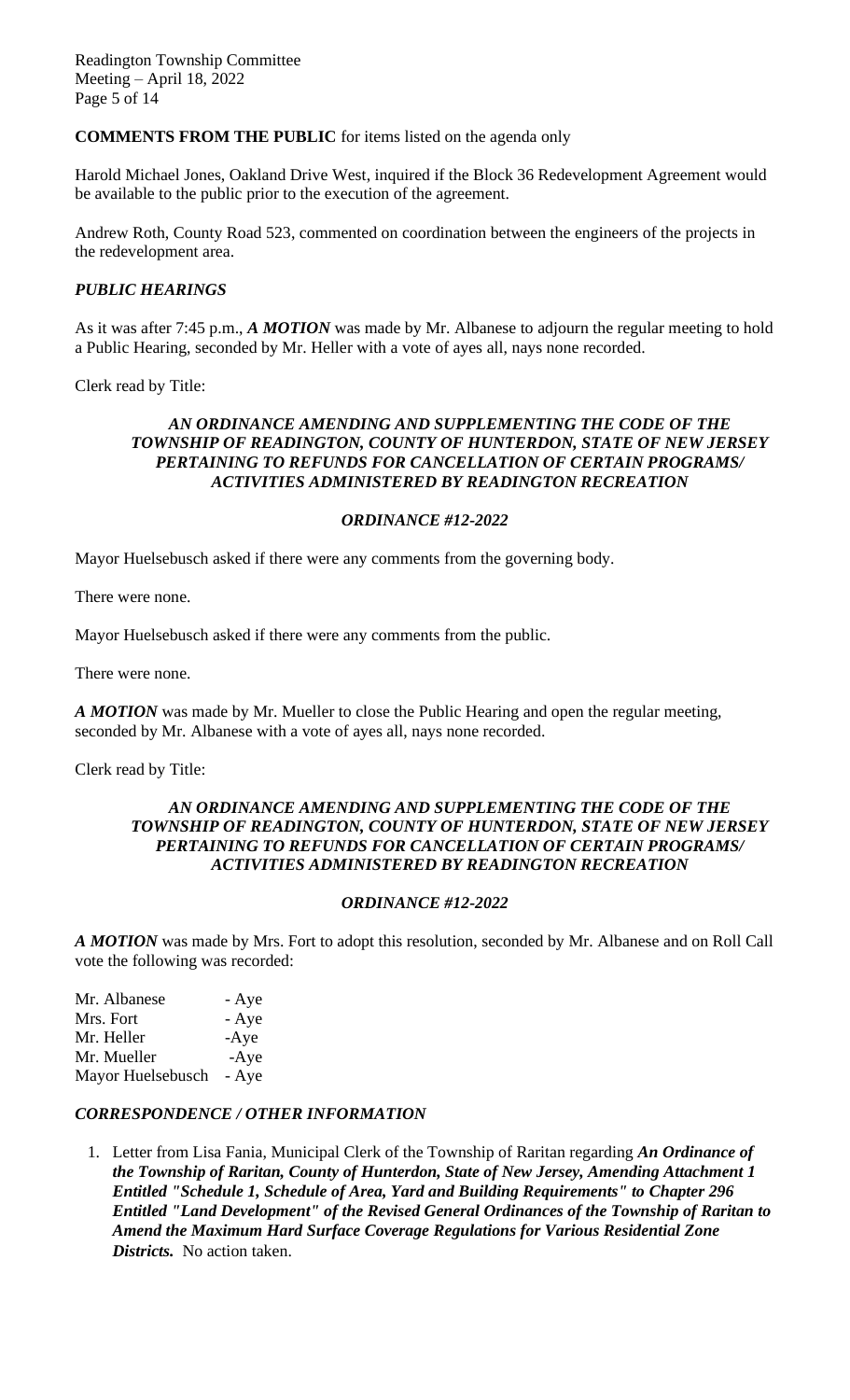## *NEW BUSINESS*

1. *Bond Ordinance Providing for Various Capital Improvements in and by the Township of Readington, in the County of Hunterdon, New Jersey, Appropriating \$2,218,000 therefor and Authorizing the Issuance of \$1,876,088 Bonds or Notes of the Township to Finance Part of the Cost thereof*

The following ordinance was offered for consideration:

## *BOND ORDINANCE PROVIDING FOR VARIOUS CAPITAL IMPROVEMENTS IN AND BY THE TOWNSHIP OF READINGTON, IN THE COUNTY OF HUNTERDON, NEW JERSEY, APPROPRIATING \$2,218,000 THEREFOR AND AUTHORIZING THE ISSUANCE OF \$1,876,088 BONDS OR NOTES OF THE TOWNSHIP TO FINANCE PART OF THE COST THEREOF*

## *Ordinance #13-2022*

BE IT ORDAINED BY THE TOWNSHIP COMMITTEE OF THE TOWNSHIP OF READINGTON, IN THE COUNTY OF HUNTERDON, NEW JERSEY (not less than two-thirds of all members thereof affirmatively concurring) AS FOLLOWS:

Section 1. The several improvements described in Section 3 of this bond ordinance are hereby respectively authorized to be undertaken by the Township of Readington, in the County of Hunterdon, New Jersey (the "Township") as general improvements. For the several improvements or purposes described in Section 3, there are hereby appropriated the respective sums of money therein stated as the appropriation made for each improvement or purpose, such sums amounting in the aggregate to \$2,218,000, including a \$35,000 Historic Preservation grant expected to be received and a \$140,562 New Jersey Department of Transportation grant expected to be received (collectively, the "Grants"), and further including the aggregate sum of \$166,350 as the several down payments for the improvements or purposes required by the Local Bond Law. The down payments have been made available by virtue of provision for down payment or for capital improvement purposes in one or more previously adopted budgets.

Section 2. In order to finance the cost of the several improvements or purposes not covered by application of the several down payments and in anticipation of the receipt of the Grants, negotiable bonds are hereby authorized to be issued in the principal amount of \$1,876,088 pursuant to the Local Bond Law. In anticipation of the issuance of the bonds, negotiable bond anticipation notes are hereby authorized to be issued pursuant to and within the limitations prescribed by the Local Bond Law.

Section 3. The several improvements hereby authorized and the several purposes for which the bonds are to be issued, the estimated cost of each improvement and the appropriation therefor, the estimated maximum amount of bonds or notes to be issued for each improvement and the period of usefulness of each improvement are as follows: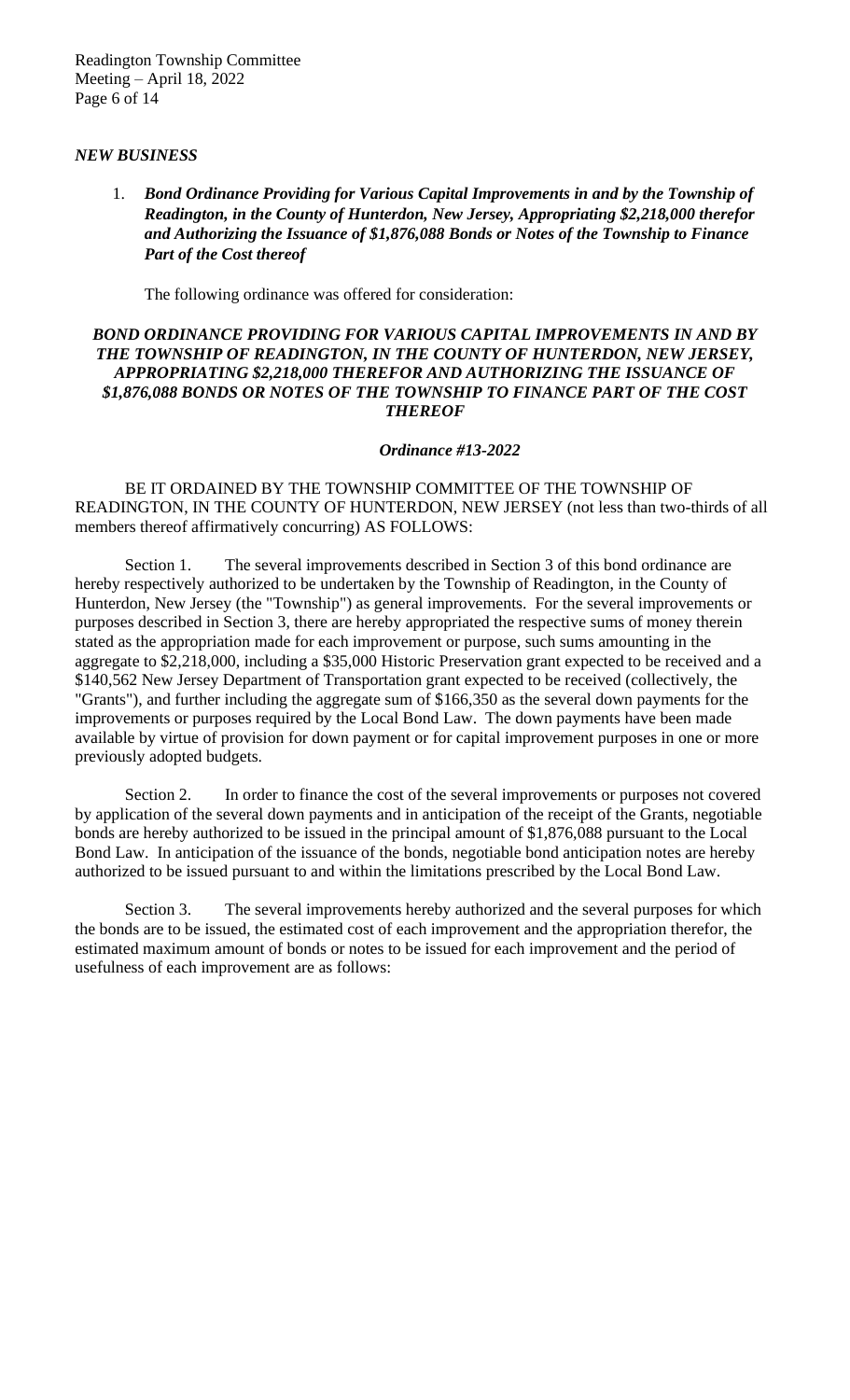# *Ordinance # 13-2022 cont'd:*

| <b>Purpose</b>                                                                                                                                                                                                                                                                                                                                                                                                                                                                                                                                                                                                                                                                                                                                                                                                                                                             | Appropriation &<br><b>Estimated Cost</b>                                                                | Estimated<br>Maximum<br><b>Amount of Bonds</b><br>& Notes | Period of<br>Usefulness |
|----------------------------------------------------------------------------------------------------------------------------------------------------------------------------------------------------------------------------------------------------------------------------------------------------------------------------------------------------------------------------------------------------------------------------------------------------------------------------------------------------------------------------------------------------------------------------------------------------------------------------------------------------------------------------------------------------------------------------------------------------------------------------------------------------------------------------------------------------------------------------|---------------------------------------------------------------------------------------------------------|-----------------------------------------------------------|-------------------------|
| a) Rehabilitation of fire engine<br><b>Bridges</b><br>Three<br>Fire<br>for<br>Company, including all work<br>materials<br>and<br>necessary<br>therefor and incidental thereto.                                                                                                                                                                                                                                                                                                                                                                                                                                                                                                                                                                                                                                                                                             | \$150,000                                                                                               | \$138,750                                                 | 5 years                 |
| b) Acquisition of a rescue boat<br>and trailer, including all related<br>and<br>expenditures<br>costs<br>incidental thereto.                                                                                                                                                                                                                                                                                                                                                                                                                                                                                                                                                                                                                                                                                                                                               | \$48,000                                                                                                | \$44,400                                                  | 5 years                 |
| c) Replacement of roof at<br>Bouman-Stickney<br>Farmstead,<br>including<br>all<br>work<br>and<br>materials<br>necessary therefor<br>and incidental thereto.                                                                                                                                                                                                                                                                                                                                                                                                                                                                                                                                                                                                                                                                                                                | \$100,000<br>(including a<br>\$35,000 Hunterdon<br><b>County Historic</b><br>Preservation grant)        | \$57,500                                                  | 15 years                |
| d) Milling and paving<br>of<br>various roads, including, but<br>not limited to, Pulaski Road-<br>Section 1 from Route 523 to<br>Shade Lane, entire length of<br>Mimosa Drive and cul-de-sac,<br>Readington<br>Library/Train<br>Station parking lot, entire<br>length of John Reading Road,<br>entire length of Governor Road<br>and cul-de-sac, entire length of<br>Quaker Road and cul-de-sac,<br>length<br>entire<br>of Lottings<br>Purchase Road, entire length of<br>Martin Lane, entire length of<br>Delameter Court and cul-de-<br>entire<br>length<br>of<br>sac,<br>Powderhorn Road and cul-de-<br>sac, entire length of Biggs Road<br>and cul-de-sac, entire length of<br>Flintlock Road and cul-de-sac<br>entire<br>and<br>length<br>of<br>Constitution Way and cul-de-<br>sac, including all work and<br>materials necessary therefor<br>and incidental thereto. | \$1,540,000<br>(including a<br>\$140,562 New<br><b>Jersey Department</b><br>of Transportation<br>grant) | \$1,283,938                                               | 10 years                |
| e) Acquisition of vehicles for<br>the Public Works Department,<br>including a skid steer loader<br>attachments,<br>with<br>$a \quad 4$ -ton<br>vibratory roller and a wide-area<br>mower, including all related<br>and<br>expenditures<br>costs<br>incidental thereto.                                                                                                                                                                                                                                                                                                                                                                                                                                                                                                                                                                                                     | \$380,000                                                                                               | \$351,500                                                 | 5 years                 |
|                                                                                                                                                                                                                                                                                                                                                                                                                                                                                                                                                                                                                                                                                                                                                                                                                                                                            |                                                                                                         |                                                           |                         |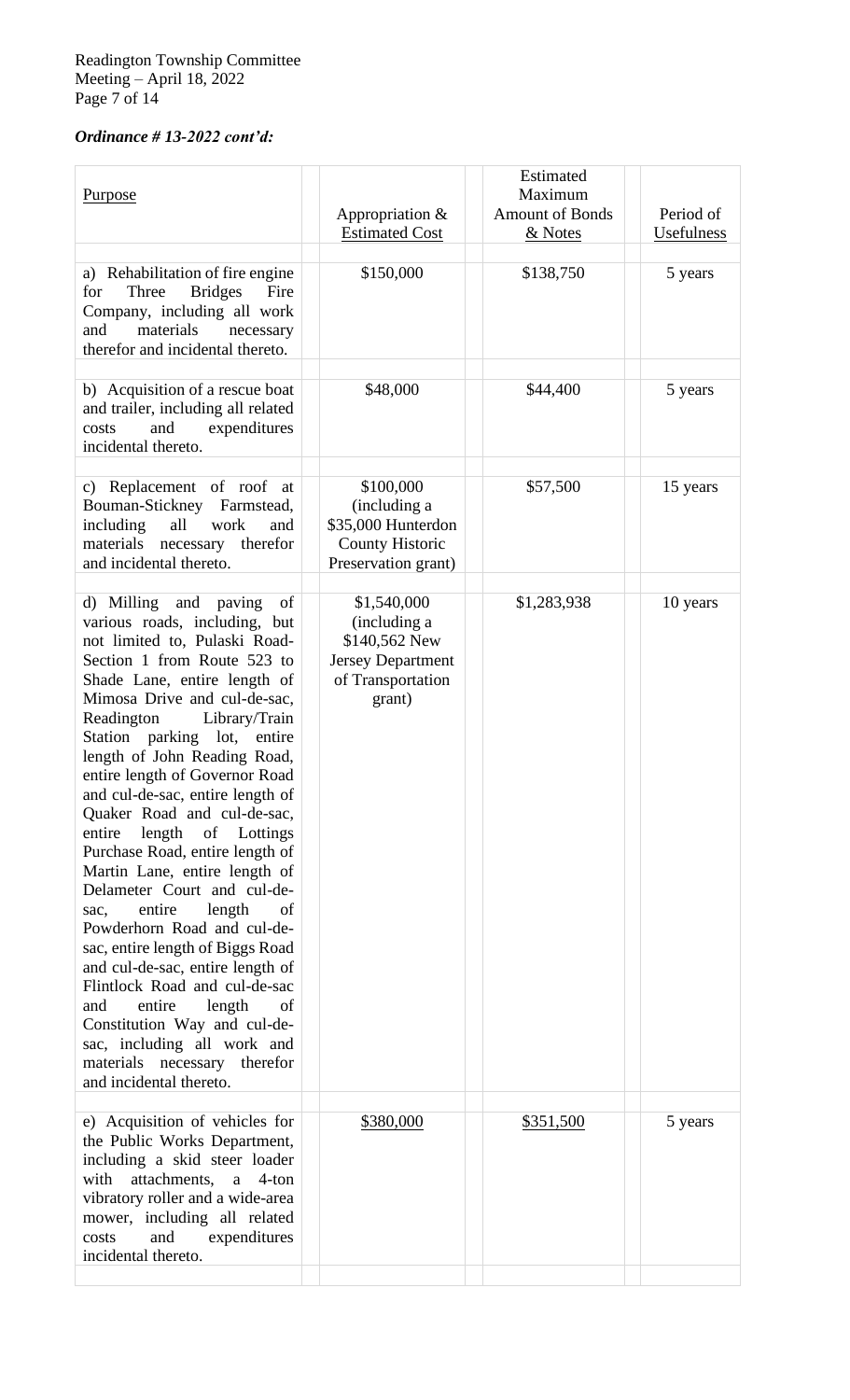#### Readington Township Committee Meeting – April 18, 2022 Page 8 of 14

| Purpose |                       | Estimated<br>Maximum   |            |
|---------|-----------------------|------------------------|------------|
|         | Appropriation $&$     | <b>Amount of Bonds</b> | Period of  |
|         | <b>Estimated Cost</b> | & Notes                | Usefulness |
| Totals: | \$2,218,000           | \$1,876,088            |            |

The excess of the appropriation made for each of the improvements or purposes aforesaid over the estimated maximum amount of bonds or notes to be issued therefor, as above stated, is the amount of the down payment for each purpose and the Grants, as applicable.

Section 4. All bond anticipation notes issued hereunder shall mature at such times as may be determined by the chief financial officer; provided that no bond anticipation note shall mature later than one year from its date, unless such bond anticipation notes are permitted to mature at such later date in accordance with applicable law. The bond anticipation notes shall bear interest at such rate or rates and be in such form as may be determined by the chief financial officer. The chief financial officer shall determine all matters in connection with bond anticipation notes issued pursuant to this bond ordinance, and the chief financial officer's signature upon the bond anticipation notes shall be conclusive evidence as to all such determinations. All bond anticipation notes issued hereunder may be renewed from time to time subject to the provisions of the Local Bond Law or other applicable law. The chief financial officer is hereby authorized to sell part or all of the bond anticipation notes from time to time at public or private sale and to deliver them to the purchasers thereof upon receipt of payment of the purchase price plus accrued interest from their dates to the date of delivery thereof. The chief financial officer is directed to report in writing to the governing body at the meeting next succeeding the date when any sale or delivery of the bond anticipation notes pursuant to this bond ordinance is made. Such report must include the amount, the description, the interest rate and the maturity schedule of the bond anticipation notes sold, the price obtained and the name of the purchaser.

Section 5. The Township hereby certifies that it has adopted a capital budget or a temporary capital budget, as applicable. The capital or temporary capital budget of the Township is hereby amended to conform with the provisions of this bond ordinance to the extent of any inconsistency herewith. To the extent that the purposes authorized herein are inconsistent with the adopted capital or temporary capital budget, a revised capital or temporary capital budget has been filed with the Division of Local Government Services.

Section 6. The following additional matters are hereby determined, declared, recited and stated:

(a) The improvements or purposes described in Section 3 of this bond ordinance are not current expenses. They are all improvements or purposes that the Township may lawfully undertake as general improvements, and no part of the cost thereof has been or shall be specially assessed on property specially benefitted thereby.

(b) The average period of usefulness, computed on the basis of the respective amounts of obligations authorized for each purpose and the reasonable life thereof within the limitations of the Local Bond Law, is 8.72 years.

(c) The Supplemental Debt Statement required by the Local Bond Law has been duly prepared and filed in the office of the Clerk, and a complete executed duplicate thereof has been filed in the office of the Director of the Division of Local Government Services in the Department of Community Affairs of the State of New Jersey. Such statement shows that the gross debt of the Township as defined in the Local Bond Law is increased by the authorization of the bonds and notes provided in this bond ordinance by \$1,876,088, and the obligations authorized herein will be within all debt limitations prescribed by that Law.

(d) An aggregate amount not exceeding \$138,000 for items of expense listed in and permitted under N.J.S.A. 40A:2-20 is included in the estimated cost indicated herein for the purposes or improvements.

Section 7. The Township hereby declares the intent of the Township to issue bonds or bond anticipation notes in the amount authorized in Section 2 of this bond ordinance and to use the proceeds to pay or reimburse expenditures for the costs of the purposes or improvements described in Section 3 of this bond ordinance. This Section 7 is a declaration of intent within the meaning and for purposes of the Treasury Regulations.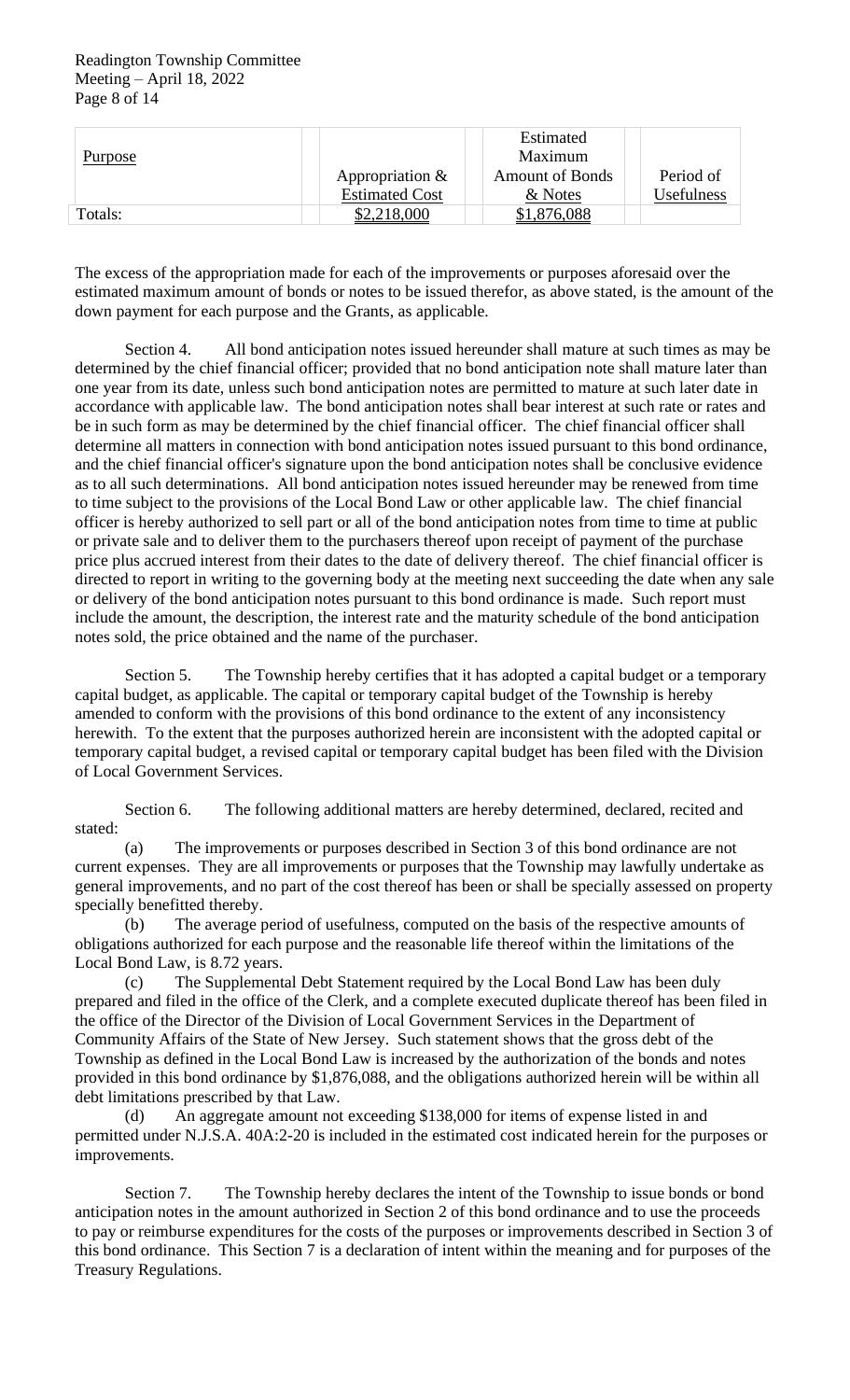#### Readington Township Committee Meeting – April 18, 2022 Page 9 of 14

## *Ordinance #13-2022 cont'd*

Section 8. Any grant moneys received for the purposes or improvements described in Section 3 hereof shall be applied either to direct payment of the cost of the improvements or, if other than the Grants, to payment of the obligations issued pursuant to this bond ordinance. The amount of obligations authorized but not issued hereunder shall be reduced to the extent that such funds are so used.

Section 9. The chief financial officer of the Township is hereby authorized to prepare and to update from time to time as necessary a financial disclosure document to be distributed in connection with the sale of obligations of the Township and to execute such disclosure document on behalf of the Township. The chief financial officer is further authorized to enter into the appropriate undertaking to provide secondary market disclosure on behalf of the Township pursuant to Rule 15c2-12 of the Securities and Exchange Commission (the "Rule") for the benefit of holders and beneficial owners of obligations of the Township and to amend such undertaking from time to time in connection with any change in law, or interpretation thereof, provided such undertaking is and continues to be, in the opinion of a nationally recognized bond counsel, consistent with the requirements of the Rule. In the event that the Township fails to comply with its undertaking, the Township shall not be liable for any monetary damages, and the remedy shall be limited to specific performance of the undertaking.

Section 10. The full faith and credit of the Township are hereby pledged to the punctual payment of the principal of and the interest on the obligations authorized by this bond ordinance. The obligations shall be direct, unlimited obligations of the Township, and the Township shall be obligated to levy ad valorem taxes upon all the taxable property within the Township for the payment of the obligations and the interest thereon without limitation of rate or amount.

Section 11. This bond ordinance shall take effect 20 days after the first publication thereof after final adoption, as provided by the Local Bond Law.

*A MOTION* was made by Mrs. Fort to introduce this ordinance, seconded by Mr. Albanese and on Roll Call vote the following was recorded:

| Mr. Albanese      | - Aye  |
|-------------------|--------|
| Mrs. Fort         | - Aye  |
| Mr. Heller        | $-Aye$ |
| Mr. Mueller       | $-Aye$ |
| Mayor Huelsebusch | - Aye  |

*The Public Hearing was scheduled for May 2, 2022, at 7:45 p.m.*

2. *Ordinance Appropriating \$239,500 from the Capital Improvement Fund to Provide for*  Various Capital Improvements in and by the Township of Readington, in the County of *Hunterdon, New Jersey*

The following ordinance was offered for consideration:

## *ORDINANCE APPROPRIATING \$239,500 FROM THE CAPITAL IMPROVEMENT FUND TO PROVIDE FOR VARIOUS CAPITAL IMPROVEMENTS IN AND BY THE TOWNSHIP OF READINGTON, IN THE COUNTY OF HUNTERDON, NEW JERSEY*

## *Ordinance #14-2022*

BE IT ORDAINED BY THE TOWNSHIP COMMITTEE OF THE TOWNSHIP OF READINGTON, IN THE COUNTY OF HUNTERDON, NEW JERSEY AS FOLLOWS: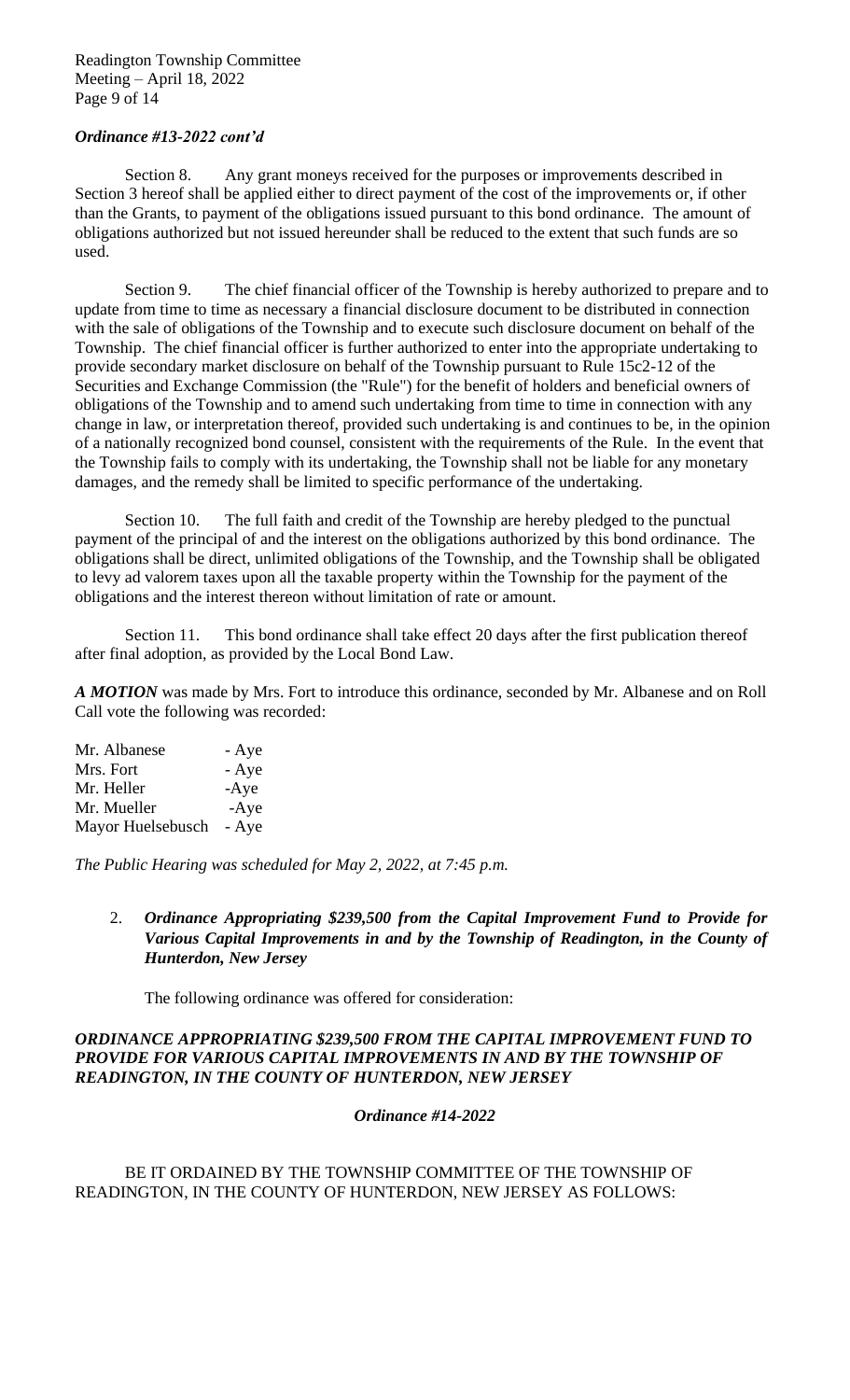#### Readington Township Committee Meeting – April 18, 2022 Page 10 of 14

# *Ordinance #14-2022 cont'd:*

Section 1. \$239,500 is hereby appropriated by the Township of Readington, in the County of Hunterdon, New Jersey (the "Township") from the Capital Improvement Fund in order to provide for various capital improvements of the Township, including (i) hose replacement at Three Bridges Fire Company, (ii) acquisition of vehicles for the Public Works Department consisting of a utility vehicle/gator (share with Office of Emergency Management), a snow pusher and plow for front-end loader, a split deck trailer, an enclosed trailer and a multipurpose backhoe attachment, (iii) improvements to Hillcrest Park, consisting of the construction of four pickleball courts and a posttension concrete basketball court and installation of a pavilion, a gazebo, solar path lighting and a playground, including a Local Recreational Improvement grant in the amount of \$55,000 expected to be received for the improvements to Hillcrest Park, and (iv) acquisition of technology equipment consisting of a tax server, digital video equipment, desktop and mobile devices and a message sign at Town Hall. These improvements or purposes include all work and materials necessary therefor and incidental thereto and further include all related costs and expenditures necessary therefor or incidental thereto.

Section 2. The Township hereby certifies that it has adopted a capital budget or a temporary capital budget, as applicable. The capital or temporary capital budget of the Township is hereby amended to conform with the provisions of this ordinance to the extent of any inconsistency herewith. To the extent that the purposes authorized herein are inconsistent with the adopted capital or temporary capital budget, a revised capital or temporary capital budget has been filed with the Division of Local Government Services.

Section 3. This ordinance shall take effect after final adoption and publication and otherwise as provided by law.

*A MOTION* was made by Mr. Albanese to introduce this ordinance, seconded by Mr. Heller and on Roll Call vote the following was recorded:

| Mr. Albanese      | - Aye  |
|-------------------|--------|
| Mrs. Fort         | - Aye  |
| Mr. Heller        | $-Aye$ |
| Mr. Mueller       | $-Aye$ |
| Mayor Huelsebusch | - Aye  |

*The Public Hearing was scheduled for May 2, 2022, at 7:45 p.m.*

3. *Resolution of the Township Committee of the Township of Readington in the County of Hunterdon, New Jersey Designating a Redeveloper and Authorizing the Execution of a Redevelopment Agreement for the Property known as Block 36, Lots 5, 5.02 and 5.04 on the Tax Maps of the Township*

Attorney Dragan pointed out minor corrections that need to be made to the agreement as follows:

- *Page 21* The agreement is to state that the developer would use the Township's Administrative Agent to administer the affordable housing units.
- *Exhibit D* The exhibit is be corrected to reflect the current Mayor's name
- *Exhibit F* The exhibit is to show a walking path along the west edge of the property, if it can be done

The following resolution was offered for consideration: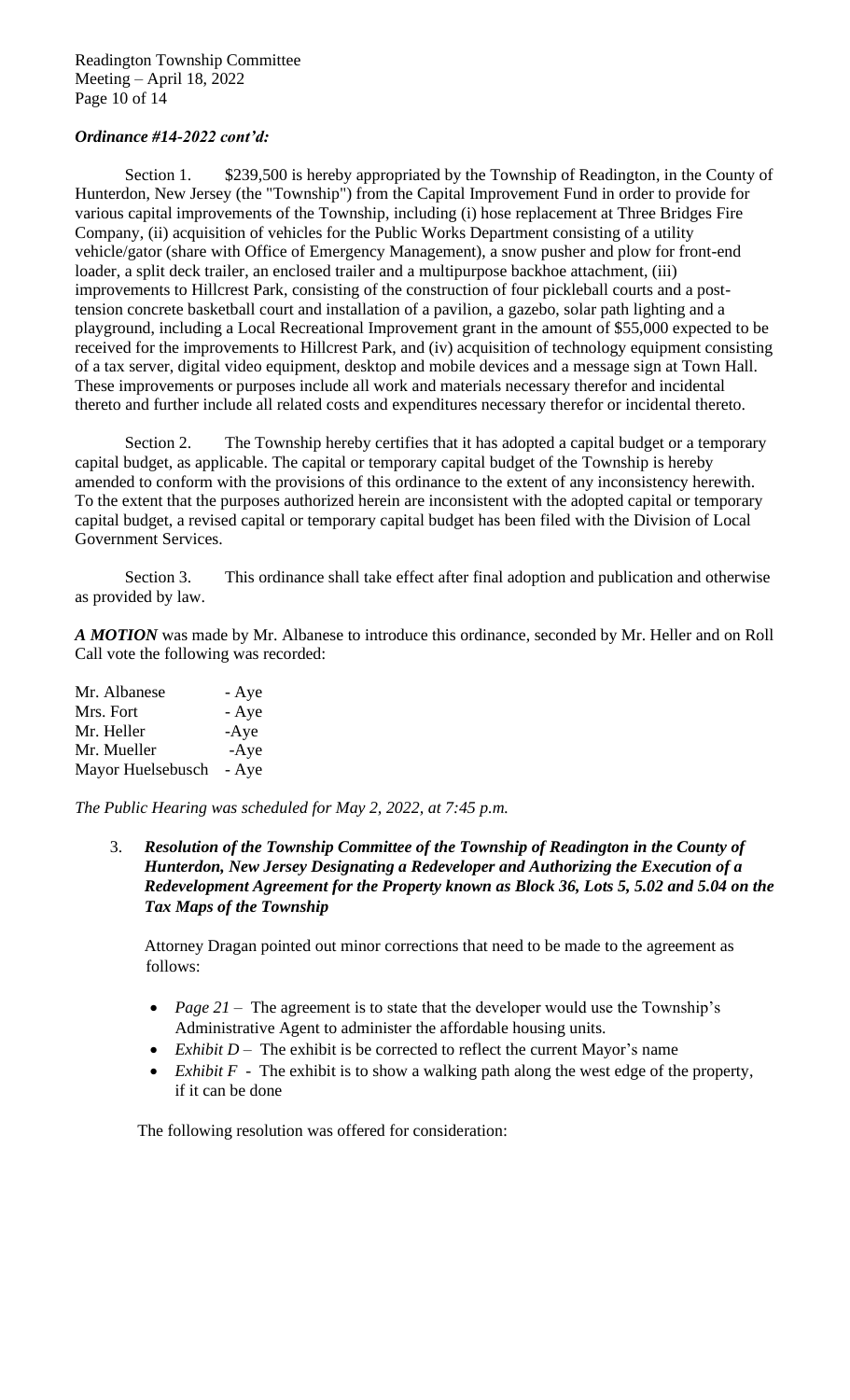#### *#R-2022-68*

## *RESOLUTION OF THE TOWNSHIP COMMITTEE OF THE TOWNSHIP OF READINGTON, IN THE COUNTY OF HUNTERDON, NEW JERSEY DESIGNATING A REDEVELOPER AND AUTHORIZING THE EXECUTION OF A REDEVELOPMENT AGREEMENT FOR THE PROPERTY KNOWN AS BLOCK 36, LOTS 5, 5.02 AND 5.04 ON THE TAX MAPS OF THE TOWNSHIP*

*WHEREAS,* the Township of Readington (the "Township") is a political subdivision of the State of New Jersey, located in the County of Hunterdon; and

*WHEREAS,* on March 1, 2021, the Township Committee of the Township (the "Township Committee"), adopted Resolution No. R-2021-49 designating (i) Block 36, Lots 65 and 66 on the official Tax Maps of the Township as a condemnation area in need of redevelopment (the "Condemnation Redevelopment Area") and (ii) Block 36, Lots 4, 5, 5.02 and 5.04 on the official Tax Maps of the Township as a non-condemnation area in need of redevelopment (the "Non-Condemnation Redevelopment Area" and, together with the Condemnation Redevelopment Area, the "Redevelopment Area Properties") in accordance with Redevelopment Law; and

*WHEREAS*, on March 7, 2022, the Township Committee adopted Ordinance No. 05-2022, approving a redevelopment plan for the Redevelopment Area Properties prepared by Clarke Caton Hintz (Michael Sullivan, ASLA, AICP and Emily Goldman, PP, AICP) entitled, "Block 36 Redevelopment Plan" and dated February 1, 2022 (as the same may be amended and supplemented from time to time, "Redevelopment Plan"); and

*WHEREAS,* Camelot at Readington Urban Renewal LLC (the "Redeveloper") is formed as a limited liability company and as an urban renewal entity under the laws of the State of New Jersey and is the owner of a portion of the Non-Condemnation Redevelopment Area, consisting of Block 36, Lots 5, 5.02 and 5.04 on the official tax maps of the Township (the "Project Site"); and

*WHEREAS,* the Redeveloper seeks to be designated as the "redeveloper" (as defined in the Redevelopment Law) of the Project Site, so as to redevelop the Project Site in accordance with the terms of the Redevelopment Plan, the Redevelopment Law and the hereinafter defined Redevelopment Agreement; and

*WHEREAS,* in order to effectuate the Redevelopment Plan and the redevelopment of the Project Site, the Township desires to designate the Redeveloper as "redeveloper" of the Project Site and authorize the execution of a redevelopment agreement with the Redeveloper (in the form attached hereto as Exhibit A, the "Redevelopment Agreement")(*On File in Clerk's Office*); and

*NOW THEREFORE BE IT RESOLVED* by the Township Committee of the Township of Readington, in the County of Hunterdon, New Jersey, as follows:

Section 1. The foregoing recitals are hereby incorporated by reference as if fully set forth herein.

Section 2. The Redeveloper is hereby designated as the "redeveloper" of the Project Site.

Section 3. The Mayor of the Township is hereby authorized and directed to execute the Redevelopment Agreement, in the form attached hereto as **Exhibit A**, with such changes, omissions or amendments as the Mayor deems appropriate in consultation with the Township's redevelopment counsel, planning consultant, and other professionals, and the Township Clerk is hereby authorized and directed to attest to the signature of the Mayor and to affix the seal of the Township to the Redevelopment Agreement, if applicable. Upon execution and attestation of same, the Mayor is hereby authorized to deliver the Redevelopment Agreement to the other party thereto.

Section 4. This resolution shall take effect immediately.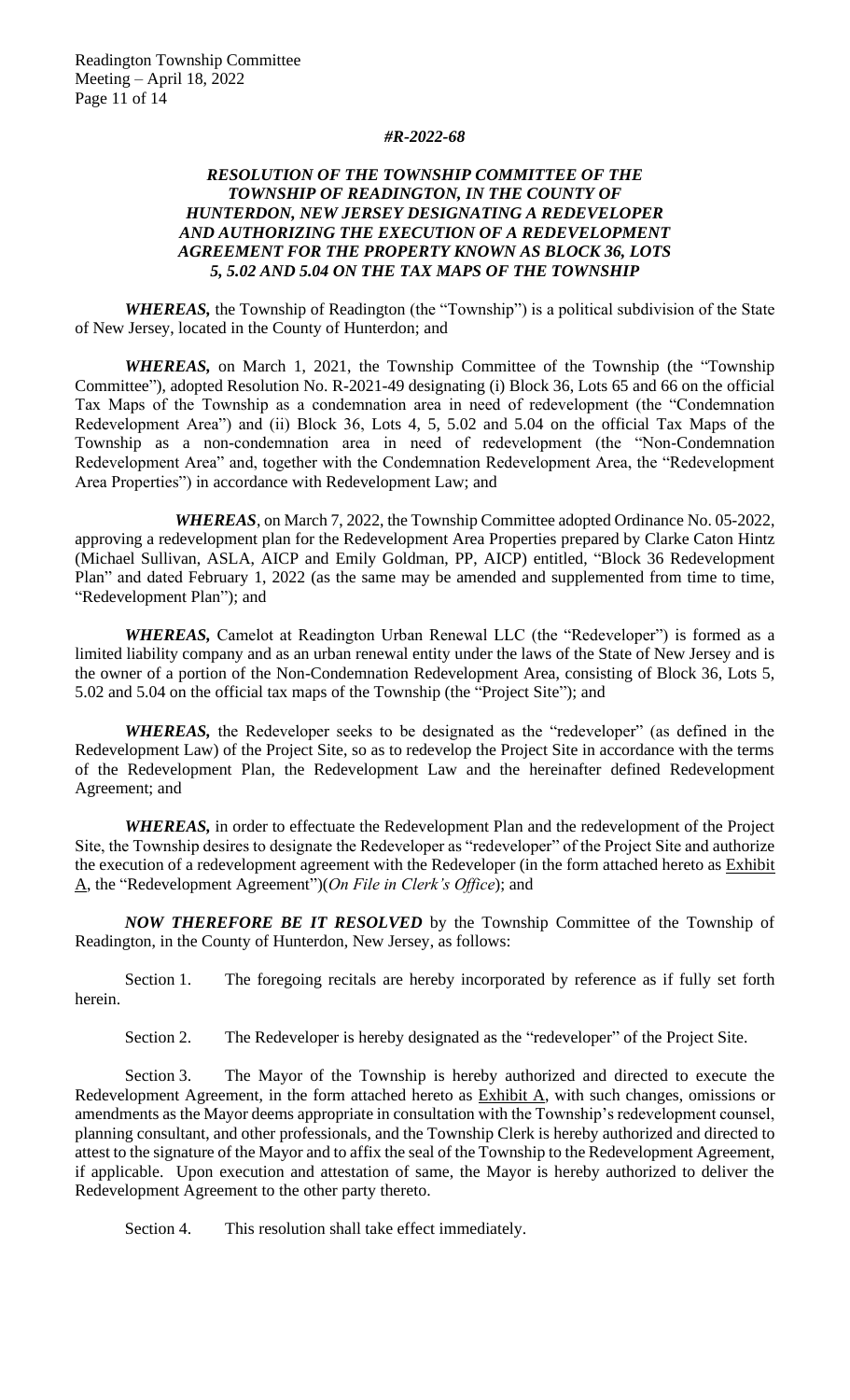Readington Township Committee Meeting – April 18, 2022 Page 12 of 14

*A MOTION* was made by Mr. Albanese to adopt this resolution, seconded by Mrs. Fort and on Roll Call vote the following was recorded:

| Mr. Albanese      | - Aye  |
|-------------------|--------|
| Mrs. Fort         | - Aye  |
| Mr. Heller        | $-Aye$ |
| Mr. Mueller       | $-Aye$ |
| Mayor Huelsebusch | - Aye  |

## 4. *Application for Special Events Permit / Readington Buffalo Farm (Lunarfaire)*

*A MOTION* was made by Mrs. Fort to approve the special event permit application, seconded by Mr. Heller and on Roll Call vote the following was recorded:

| Mr. Albanese      | - Aye  |
|-------------------|--------|
| Mrs. Fort         | - Aye  |
| Mr. Heller        | $-Aye$ |
| Mr. Mueller       | $-Aye$ |
| Mayor Huelsebusch | - Aye  |

#### 5. *Application for Special Events Permit / Readington Buffalo Farm (Red Dog Day)*

*A MOTION* was made by Mrs. Fort to approve the special event permit application, seconded by Mr. Heller and on Roll Call vote the following was recorded:

| Mr. Albanese      | - Aye  |
|-------------------|--------|
| Mrs. Fort         | - Aye  |
| Mr. Heller        | $-Aye$ |
| Mr. Mueller       | $-Aye$ |
| Mayor Huelsebusch | - Aye  |

#### 6. *Application for Special Events Permit / Amarilla (Container on Property)*

*A MOTION* was made by Mrs. Fort to approve the special event permit application, seconded by Mr. Heller and on Roll Call vote the following was recorded:

| Mr. Albanese      | - Aye  |
|-------------------|--------|
| Mrs. Fort         | - Aye  |
| Mr. Heller        | $-Aye$ |
| Mr. Mueller       | $-Aye$ |
| Mayor Huelsebusch | - Aye  |

#### 7. *\* Results of Bond Anticipation / Note Sale – resolution*

This matter was addressed under the Consent Agenda.

#### *ADMINISTRATOR'S REPORT*

Administrator Sheola announced the results of the Bond Anticipation Note sale and reported that a grant application was submitted for a community funding project to replace the lights on the fields at Pickell Park. Administrator Sheola further reported that the budget hearing is scheduled for May 2<sup>nd</sup>.

#### *ATTORNEY'S REPORT*

Attorney Dragan reported that the Township will be closing on two market to affordable units this week.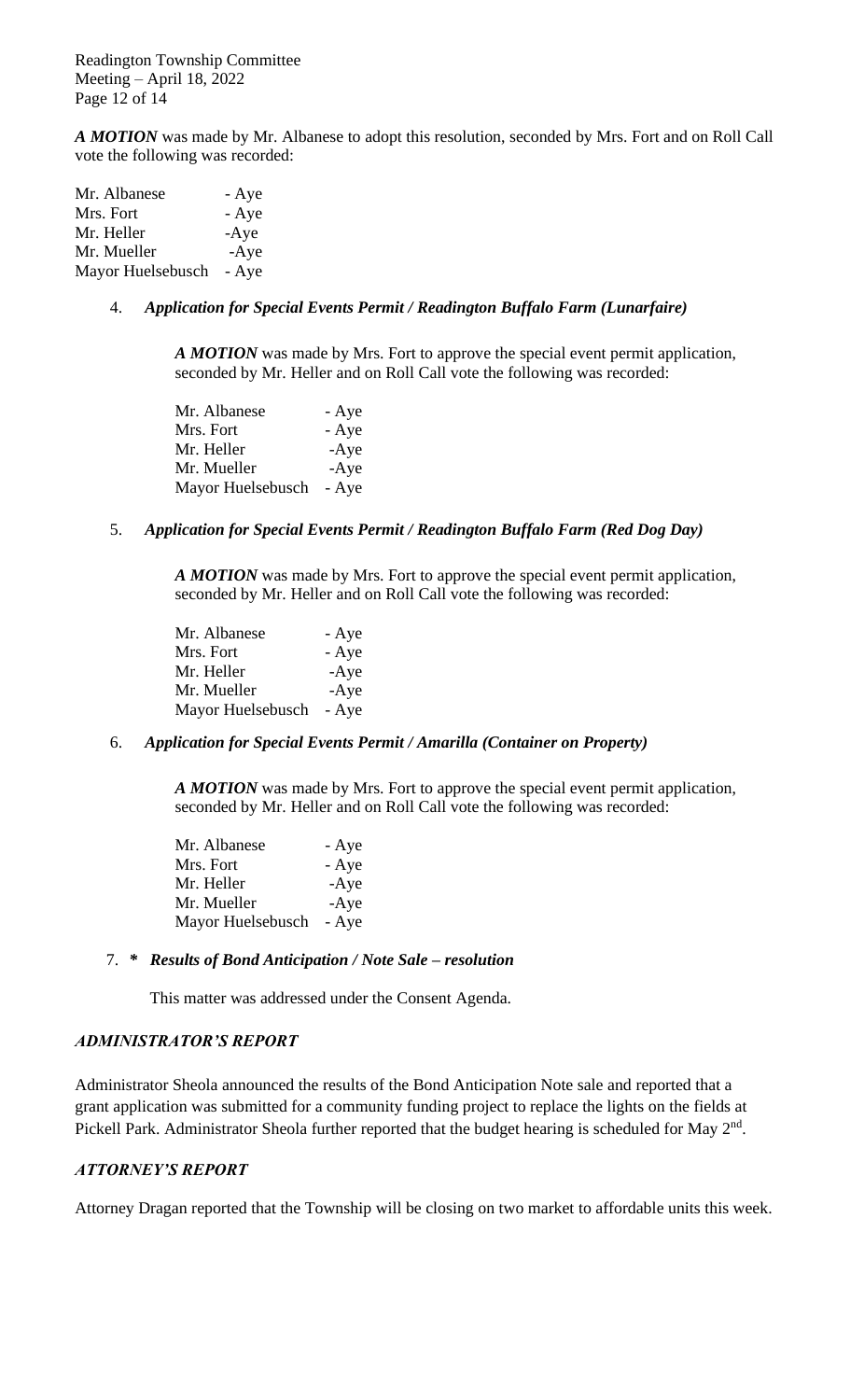# *COMMITTEE REPORTS*

# **JOHN ALBANESE**

Mr. Albanese reported that at the last Planning Board Block 81 Redevelopment Area Public Hearing there were some residents who expressed concern about cars speeding on Railroad Avenue coming off Route 202 in Three Bridges and noted that there are currently no speed limit signs posted.

# **BETTY ANN FORT**

Mrs. Fort stated that she had nothing further to report.

# **JONATHAN HELLER**

Mr. Heller reported that Raritan Headwaters will be sponsoring a volunteer stream cleanup this Saturday, April 23rd.

# **ADAM MUELLER**

Mr. Mueller reported that the Community Garden Committee thanked the Department of Public Works for laying the gravel down by the community garden.

## **MAYOR HUELSEBUSCH**

Mayor Huelsebusch stated that he had nothing further to report.

# *COMMENTS FROM THE PUBLIC*

Jerry Cook, Railroad Ave, commented on the panhandler at the intersection of Route 22 by King's Supermarket.

Jacqueline Hindle, Indian Run, commented on the traffic concerns of the residents in the Three Bridges Block 81 Redevelopment Area on Railroad Ave.

Karen Mittleman, Glenmont Road, inquired if it would be the responsibility of the new Director of Land Use to coordinate communication between the developers in the redevelopment area.

Andrew Roth, County Road 523, commented on 5G telecommunications.

# *COMMENTS FROM THE GOVERNING BODY*

There were none.

The Committee returned to Executive Session at 9:00 p.m.